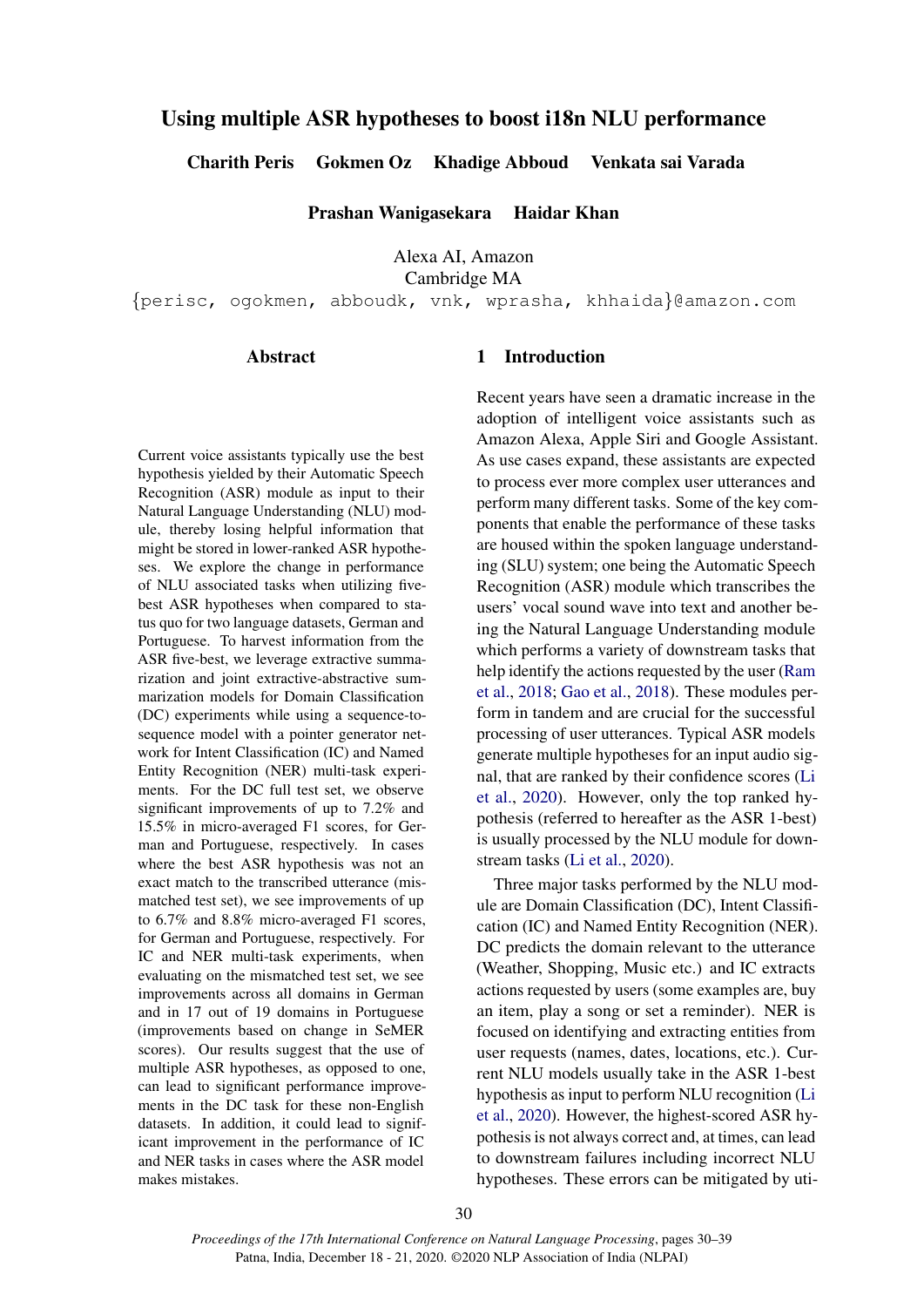lizing multiple top-ranked ASR hypotheses (ASR n-best hypotheses) in NLU modeling, which have a higher likelihood of containing the correct hypothesis. Even in the case of all n-best hypotheses being incorrect, the NLU models may be capable of recovering the correct hypothesis by integrating the information contained within the n-best hypotheses. Hence, the use of multiple hypotheses should help obtain firmer predictions from ASR modules for their corresponding NLU module and result in improved performance.

In this study we focus on two non-English internal datasets, German and Portuguese, and evaluate the use of ASR n-best hypotheses for improving NLU modeling within these contexts. Given that the ASR models we use in this experiment produce a maximum of five (or less) hypotheses per input utterance, we utilize all available hypotheses (referred to hereafter as the ASR 5-best) for our work. We leverage two BERT-based summarization models [\(Devlin et al.,](#page-7-0) [2019;](#page-7-0) [Liu,](#page-8-3) [2019;](#page-8-3) [Liu and](#page-8-4) [Lapata,](#page-8-4) [2019\)](#page-8-4) and a sequence-to-sequence model with a pointer generator network [\(Rongali et al.,](#page-8-5) [2020\)](#page-8-5) to extract the information from the ASR 5-best hypotheses. We show that using multiple hypotheses, as opposed to just one, can significantly improve the overall performance of DC, and the performance of IC and NER in cases where the ASR model makes mistakes. We describe relevant work in Section [2](#page-1-0) and present a description of our data set and opportunity cost analysis in Section [3.](#page-2-0) In Section [4](#page-2-1) we describe the architecture of our models. In Section [5,](#page-4-0) we present our experimental results followed by our conclusions in Section [6.](#page-7-1)

## <span id="page-1-0"></span>2 Related work

Using deep learning models for summarization has been an active area of research in the recent past. Two popular types in current literature have been extractive summarization and abstractive summarization. Extractive summarization systems summarize by identifying and concatenating the most important sentences in a document whereas abstractive summarization systems conceptualize the task as a sequence-to-sequence problem and generate the summary by paraphrasing sections of the source document. Extensive work has been done on extractive summarization [\(Liu,](#page-8-3) [2019;](#page-8-3) [Cheng](#page-7-2) [and Lapata,](#page-7-2) [2016;](#page-7-2) [Nallapati et al.,](#page-8-6) [2016a;](#page-8-6) [Narayan](#page-8-7) [et al.,](#page-8-7) [2018b;](#page-8-7) [Dong et al.,](#page-8-8) [2018;](#page-8-8) [Zhang et al.,](#page-9-0) [2018;](#page-9-0) [Zhou et al.,](#page-9-1) [2018\)](#page-9-1) and abstractive summarization [\(Narayan et al.,](#page-8-9) [2018a;](#page-8-9) [See et al.,](#page-8-10) [2017;](#page-8-10) [Rush et al.,](#page-8-11) [2015;](#page-8-11) [Nallapati et al.,](#page-8-12) [2016b\)](#page-8-12) used in isolation. Furthermore, studies have shown improvement in summary quality when extractive and abstractive objectives have been used in combination [\(Liu and Lapata,](#page-8-4) [2019;](#page-8-4) [Gehrmann et al.,](#page-8-13) [2018;](#page-8-13) [Li et al.,](#page-8-14) [2018\)](#page-8-14).

[Liu](#page-8-3) [\(2019\)](#page-8-3) proposed a simple, yet powerful, variant of BERT for extractive summarization in which they modified the input sequence of BERT from its original two sentences to multiple sentences. They used multiple classification tokens ([CLS]) combined with interval segment embeddings to distinguish multiple sentences within a document. They appended several summarization specific layers (either a simple classifier, a transformer or an LSTM) on top of the BERT outputs to capture document level features relevant for extracting summaries. Following this work, [Liu and](#page-8-4) [Lapata](#page-8-4) [\(2019\)](#page-8-4) proposed a model that comprises of the pre-trained BERT extractive summarization model [\(Liu,](#page-8-3) [2019\)](#page-8-3) as the encoder and a decoder which consists of a 6-layered transformer [\(Vaswani](#page-9-2) [et al.,](#page-9-2) [2017\)](#page-9-2). The encoder was fine-tuned in two stages, first on the extractive summarization task and then again on an abstractive summarization task resulting in a joint extractive-abstractive model that showed improved performance on summarization tasks.

The utilization of multiple ASR hypotheses for improved NLU model performance across DC, IC tasks was first introduced by [Li et al.](#page-8-2) [\(2020\)](#page-8-2). They proposed the use of 5-best ASR hypotheses to train a BiLSTM language model, instead of using a single 1-best hypothesis selected using either majority vote, highest confidence score or a reranker. They explored two methods to integrate the n-best hypothesis: a basic concatenation of hypotheses text and a hypothesis embedding concatenation using max/avg pooling. The results show 14%-25% relative gains in both DC and IC accuracy.

In our work, we explore the performance improvement offered by utilizing the ASR 5-best hypotheses in previously unexplored languages, German and Portuguese. We also differ from previous studies due to our use of the superior BERTbased extractive [\(Liu,](#page-8-3) [2019\)](#page-8-3) and joint extractiveabstractive [\(Liu and Lapata,](#page-8-4) [2019\)](#page-8-4) summarization models to extract a summary hypothesis for the DC task, from the ASR 5-best.

Voice assistants traditionally handle IC and NER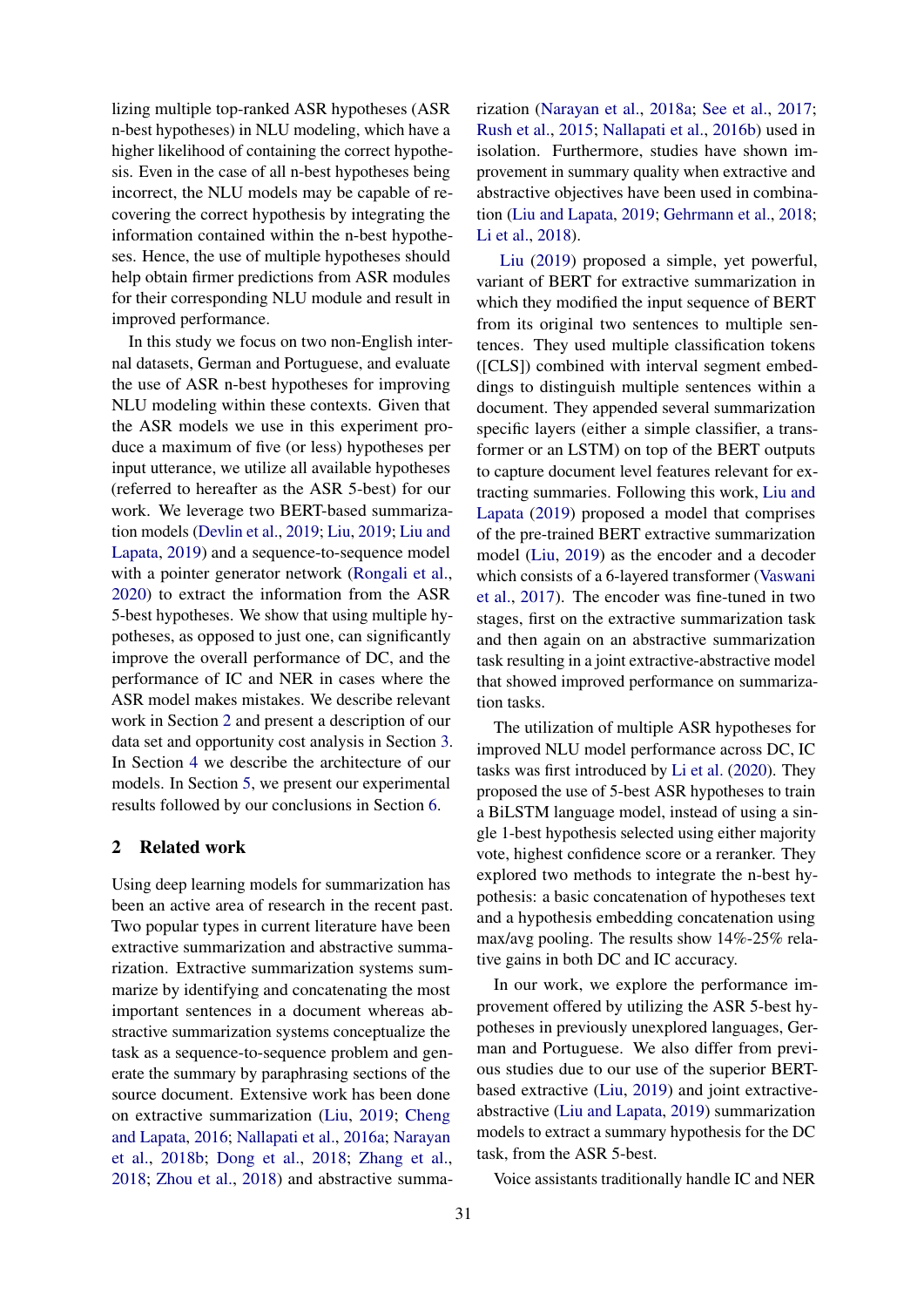tasks using semantic parsing components which typically comprise of statistical slot-filling systems for simple queries and, in more recent time, shiftreduce parsers [\(Gupta et al.,](#page-8-15) [2018;](#page-8-15) [Einolghozati](#page-8-16) [et al.,](#page-8-16) [2019\)](#page-8-16) for more complex utterances. [Rongali](#page-8-5) [et al.](#page-8-5) [\(2020\)](#page-8-5) proposed a unified architecture based on sequence-to-sequence models and pointer generator networks to handle both simple and complex IC and NER tasks with which they achieve stateof-the-art results. In this work, we use a model that expands this approach to consume the 5-best ASR hypotheses and evaluate its performance on IC/NER tasks for the two language datasets considered.

## <span id="page-2-0"></span>3 Data

Our experiments focus on two non-English internal datasets; German and Portuguese. We run all utterances in each language through one languagespecific ASR model and take the top-ranked ASR hypothesis for each utterance as ASR 1-best and all available hypotheses for each utterance (a maximum of five in our models) as ASR 5-best. In addition, we also obtain a human transcribed version of each utterance. For German, we use 1.48 million utterances from 21 domains for training and validation. We split the data randomly within each domain, with 85% used for training and 15% for validation. An independent set of 193K utterances are used for testing. Within the independent test set we find 17K utterances where the ASR 1-best did not match the transcribed utterance exactly and mark them as the "mismatched" test set. (Table [1\)](#page-3-0). For Portuguese, we use 890K utterances from 19 domains for training and validation, split the same way as with German. Another 247K utterances are used for testing. We find 41K utterances within test, where the ASR 1-best did not match the transcribed utterance exactly, and mark them as the mismatched test set (Table [1\)](#page-3-0).

## <span id="page-2-2"></span>3.1 Opportunity Cost Measurement

[Li et al.](#page-8-2) [\(2020\)](#page-8-2) showed improvement in NLU model performance on English (en-US) upon utilizing the ASR 5-best hypotheses instead of only ASR 1-best. However, the impact of this on non-English languages has not yet been explored. To understand the opportunity of improvement that the ASR 5-best hypotheses can lend to NLU model performance in German and Portuguese datasets, we analyze the ASR 5-best hypotheses in compar-

ison to the ground-truth human transcribed data for each of the considered language datasets. First, we calculate the number of exact matches to the transcribed utterance occurring in each of the top 5 best hypotheses. It should be mentioned that each ASR hypothesis is different from the others and only one hypothesis (if at all) can match the transcribed utterance. Next we compute the amount of exact matches found in the  $n^{th}$ -best hypothesis set, as a fraction of the volume of exact matches found at 1-best. The results are shown in Table [2.](#page-3-1) We find that the amount of exact matches that occur in 2-5 best hypotheses, compared to the volume of exact matches that occur in the top-ranked hypothesis, is large for Portuguese (30.16%) and German (20.83%) (see Table [2\)](#page-3-1). This gives an indication of the opportunity present in using hypotheses beyond ASR 1-best for each language dataset.

In Table [3,](#page-4-1) we further illustrate the use of the ASR 5-best hypotheses by showing three possible cases of stored information that we want our NLU model to extract; selecting the best matching hypothesis (first and second rows) and combining hypotheses (third row).

# <span id="page-2-1"></span>4 Experimental Setup

#### 4.1 DC models

For our DC experiments, we compare performance across the following classification models:

- Baseline A BERT-based classification baseline model with MLP classifier trained on the *transcribed utterance* and tested on the *ASR 1-best*
- BSUMEXT– A BERT-based extractive summarization model trained and tested on the *ASR 5-best*
- BSUMEXTABS– A BERT-based joint extractive and abstractive summarization model trained and tested on the *ASR 5-best*

Standard testing on transcribed utterances underestimates the combined ASR and NLU errors. In order to avoid this our test sets exclude transcribed utterances and thus reflect the real situation.

In Section [3,](#page-2-0) we described the simple extractive summarization model proposed by [Liu](#page-8-3) [\(2019\)](#page-8-3). We adapt their extractive summarization model to take the ASR 5-best hypotheses as input and output a probability score per domain based on a summarized hypothesis. Figure [1](#page-4-2) shows the architecture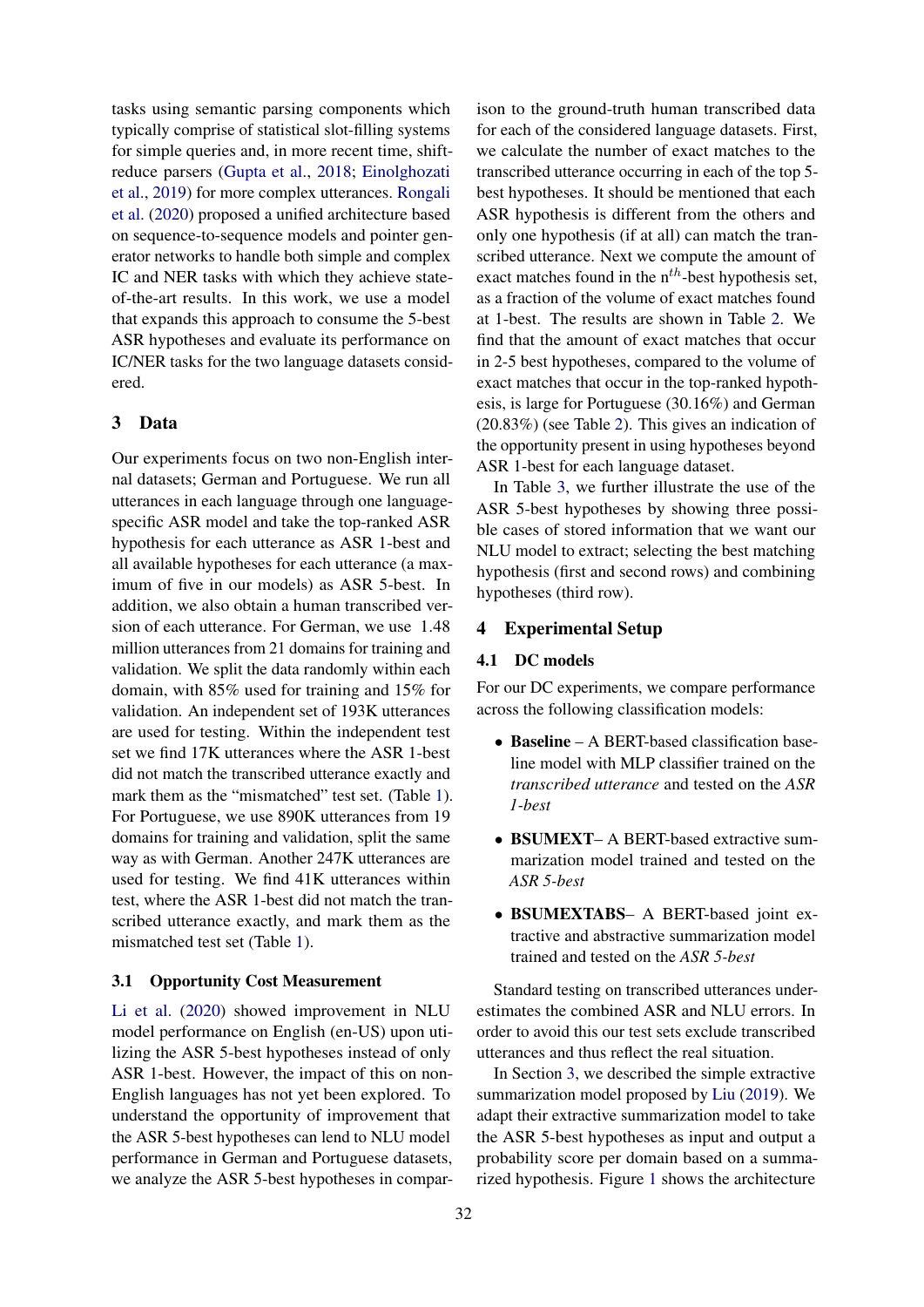Table 1: Total data set sizes in terms of utterance counts

| Language               | Train                 | Validation | Test (full) | Test (mismatched) |
|------------------------|-----------------------|------------|-------------|-------------------|
| <b>German</b>          | $1.255.402$   221.543 |            | 192,697     | 16.672            |
| Portuguese   $756,148$ |                       | 133.438    | 246,638     | 40.896            |

<span id="page-3-1"></span><span id="page-3-0"></span>Table 2: Exact Matches to the transcribed utterance found in ASR n-best as a percentage of Exact Matches found in ASR 1-best

| n                       | Portuguese $(\% )$ | German $(\% )$ |
|-------------------------|--------------------|----------------|
| $\overline{2}$          | 16.55              | 10.26          |
| 3                       | 7.1                | 5.01           |
| 4                       | 3.92               | 3.33           |
| $\overline{\mathbf{5}}$ | 2.59               | 2.23           |
| total                   | 30.16              | 20.83          |

of BSUMEXT with ASR 5-best input. The task of the BSUMEXT model is to create an extractive summary by picking from the class assigned to each hypothesis. This summary is then fed into a multi-layer perceptron classifier to perform the DC task. As in the case of [Liu](#page-8-3) [\(2019\)](#page-8-3), vanilla BERT is modified to include multiple [CLS] symbols. Each symbol is used to obtained features of each of the ASR n-best hypotheses preceding it. Alternating hypotheses fed into the model are assigned a segment embedding (E\_A or E\_B), based on whether it is an even or odd numbered hypothesis. For example for a sentence "play music" :

|  |                        | 1 ASR 1-best: play muse [E_A]     |       |
|--|------------------------|-----------------------------------|-------|
|  |                        | 2 ASR 2-best: play mu chick [E_B] |       |
|  |                        | 3 ASR 3-best: play news           | [E A] |
|  | 4 ASR 4-best: play mus |                                   | [E B] |
|  |                        | 5 ASR 5-best: play my sick [E_A]  |       |

The model then takes the [CLS] representation of each ASR 5-best utterance and performs multiheaded attention to obtain the summary hypothesis.

For the BSUMEXTABS model, the BERT encoder is fine-tuned on an abstractive summarization task and then further fine-tuned on the extractive summarization task. In this model the summary hypothesis fed into the multi-layer perceptron classifier, is generated token by token in a sequence-tosequence fashion. Similar to [Liu and Lapata](#page-8-4) [\(2019\)](#page-8-4), a decoupled fine-tuning schedule which separates the optimizers of the encoder and the decoder is used.

We trained each of our models for up to 30 epochs and use the best performing model, based on validation metrics, for evaluating the independent test set.

#### <span id="page-3-2"></span>4.2 IC/NER models

We compare the following models for the IC and NER tasks:

- Baseline A BERT-based classification baseline model trained on the *transcribed utterance* and tested on the *ASR 1-best*
- BERT S2S NBEST PTR A BERT-based sequence-to-sequence model which employs a pointer generator network, trained on the *ASR 5-best + transcribed utterance* and tested on *ASR 5-best*

Instead of a typical sequence tagging problem, [Rongali et al.](#page-8-5) [\(2020\)](#page-8-5) propose a unified architecture to handle IC and NER tasks as a sequence generation problem. We build upon that approach. BERT\_S2S\_NBEST\_PTR is a sequenceto-sequence model augmented with a pointer generator network which functions as a self-attention mechanism. We expand the architecture proposed by [Rongali et al.](#page-8-5) [\(2020\)](#page-8-5) to include multiple input queries. The model task is to generate target words which can be either intent or slot delimiters or words that are from the source sequences. The pointer generator network enables the model to generate pointers to the source sequences (instead of using a large vocabulary of tokens) within the target sequence. An example of a source sequence with two ASR hypotheses and a target sequence looks as follows (we use spaces to delimit hypotheses and  $\&$  to delimit separate tokens within an utterance):

```
1 Source: ply_&_madonna play_&_mad_&_owner
Target: PlaySongIntent ( @ptr1_0
    ArtistName( @ptr0_1 )ArtistName )
    PlaySongIntent
```
where  $@ptr0_1$ , for example, is a pointer to the second word "madonna" in the first utterance of the source query. One advantage of using pointers instead of the actual tokens is the smaller target vocabulary required for the decoder, resulting in a more light-weight model.

The architecture consists of a pre-trained BERT encoder and a transformer decoder [\(Devlin et al.,](#page-7-0)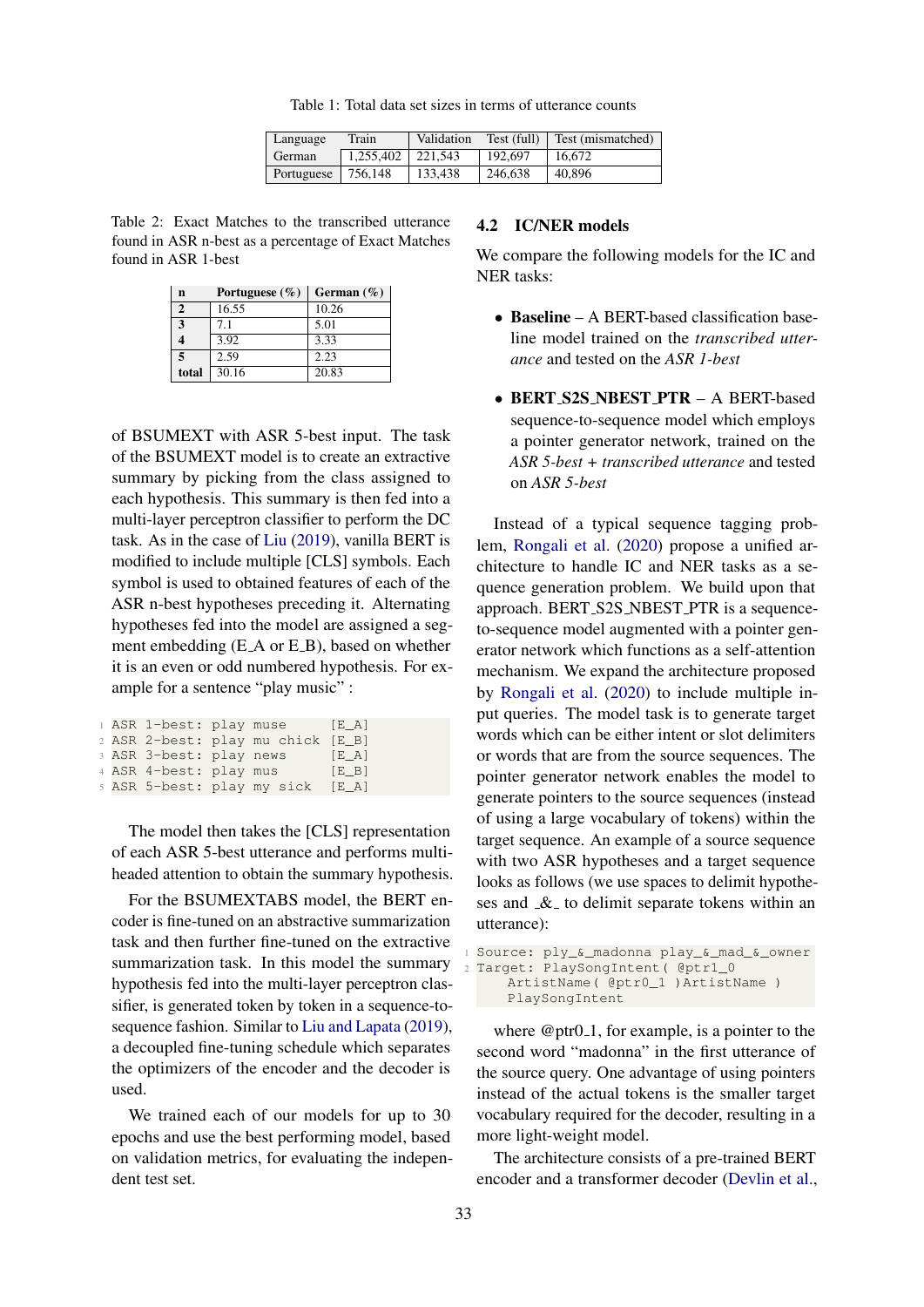<span id="page-4-2"></span>

<span id="page-4-1"></span>Table 3: Illustrative examples in English that compares the 3-best ASR hypotheses to the transcribed utterance

Transcription 1- best hypothesis 2-best hypothesis 3-best hypothesis buy movie mystery  $\vert$  buy movie mystery  $\vert$  buy my tree  $\vert$  but move my tree

Figure 1: A schematic of the architecture of the BSUMEXT

[2019;](#page-7-0) [Vaswani et al.,](#page-9-2) [2017\)](#page-9-2). The decoder is augmented with a pointer generator network that functions as a self-attention mechanism. Figure [2](#page-5-0) shows the high-level architecture. The Bert encoder processes each ASR hypothesis separately. The encoder hidden states over all ASR hypotheses are then concatenated and passed to the decoder. The decoder hidden states are used to update the attention mechanism and the tagging vocabulary and pointer distributions (see [Rongali et al.](#page-8-5) [\(2020\)](#page-8-5) for detailed descriptions). These probability distributions of tags and pointers are used to determine the next word and tag that is output by the decoder. The model is trained by minimizing sequence cross entropy loss over the training set.

These models are domain-specific multi-task models which handle both IC and NER tasks simultaneously. We trained one model per domain with all models trained for up to 50 epochs. The best performing model based on validation metrics was used for evaluating the independent test set.

## <span id="page-4-0"></span>5 Results and Discussion

### 5.1 Evaluation

We measure the success of our DC experiments by comparing both micro- and macro-averaged F1

scores of our experimental models to those of the baseline model. Micro- and macro-averaged F1 scores are defined as

$$
F1_{micro} = \frac{2 \times P \times R}{P + R} \tag{1}
$$

$$
F1_{macro} = \frac{1}{n} \sum_{i} F1_{i} = \frac{1}{n} \sum_{i} \frac{2 \times P_{i} \times R_{i}}{P_{i} + R_{i}} \tag{2}
$$

where  $P$  and  $R$  are overall precision and recall respectively and  $P_i$  and  $R_i$  are the within class precisions and recalls respectively. We also calculate the relative change in error of each experimental model run with respect to baseline as shown in equation [3.](#page-4-3) Note that "lower-is-better" for this metric. In addition to these metrics calculated on the *full* test data set, we also calculate these metrics on the *mismatched* test set utterances where the ASR 1-best did not match the transcribed utterance.

<span id="page-4-3"></span>
$$
\Delta_{err} = 100 \times \frac{((100 - F1_{experiment}) - (100 - F1_{baseline}))}{(100 - F1_{baseline})}
$$
\n(3)

For the IC and NER experiments, we use Semantic Error Rate (SemER) [\(Su et al.,](#page-8-17) [2018\)](#page-8-17) as our metric of choice. SemER is defined as follows:

$$
SemER = \frac{D+I+S}{C+D+S} \tag{4}
$$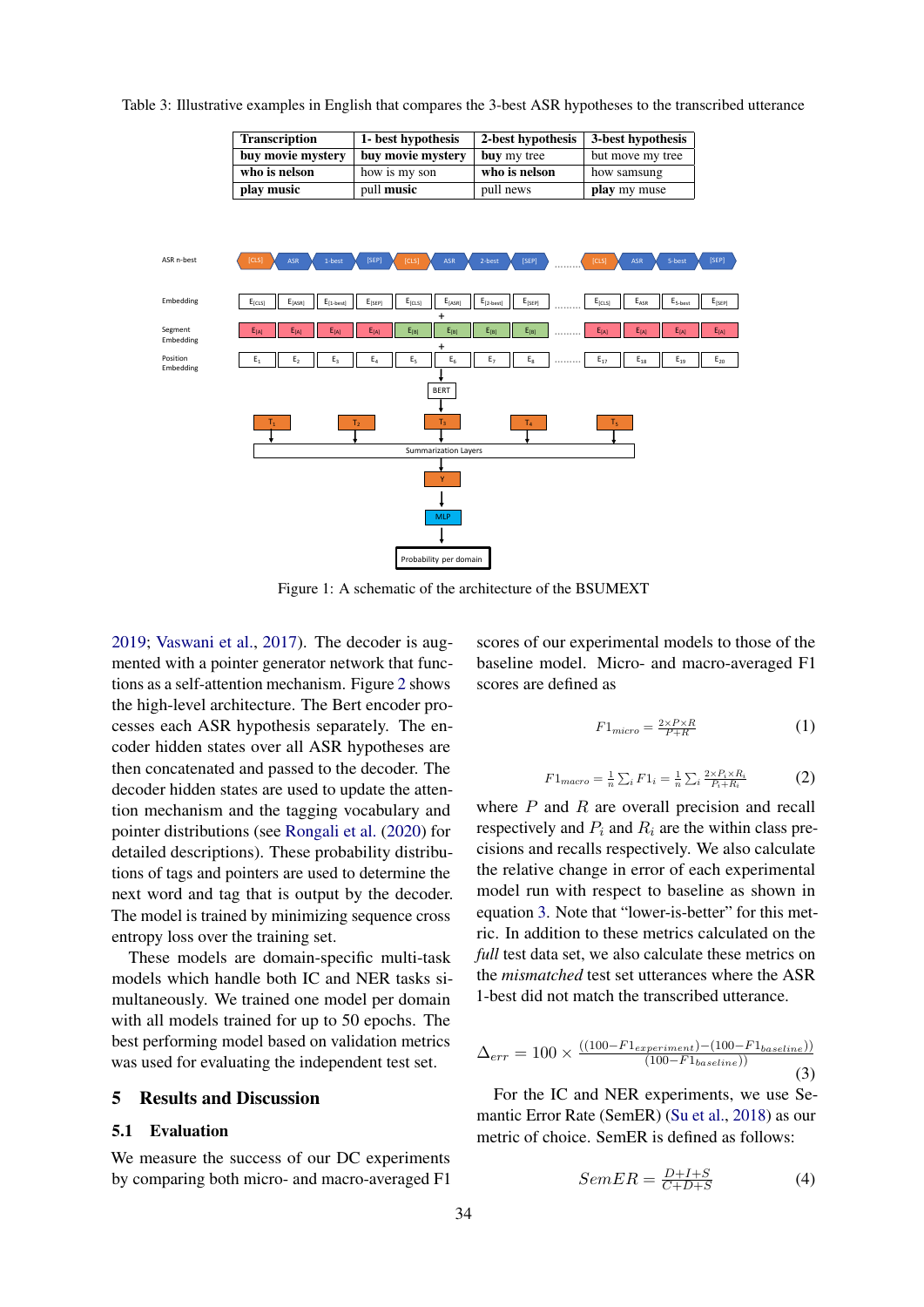<span id="page-5-0"></span>

Figure 2: A schematic of the sequence-to-sequence model with attention. Each ASR hypothesis is encoded separately. The encoder hidden states are then concatenated and passed to the decoder to have a cross-attention between encoder and decoder outputs over all ASR hypotheses.

<span id="page-5-2"></span>Table 4: Evaluation on the *full* and *mismatched* test sets for DC. Relative change in error rate ( $\Delta_{err}$ ) measured against baseline for each metric is shown in each succeeding column (negative is good).

|                   | <b>Full set</b>  |                  | <b>Mismatched set</b> |                  |
|-------------------|------------------|------------------|-----------------------|------------------|
| Model             | f1 micro         | f1_macro         | f1 micro              | f1_macro         |
|                   | $(\Delta_{err})$ | $(\Delta_{err})$ | $(\Delta_{err})$      | $(\Delta_{err})$ |
| German            |                  |                  |                       |                  |
| <b>BSUMEXT</b>    | $-1.60%$         | $-4%$            | $-5.40%$              | $-12%$           |
| <b>BSUMEXTABS</b> | $-7.20%$         | $-3.90\%$        | $-6.70%$              | $-2.30%$         |
| <b>Portuguese</b> |                  |                  |                       |                  |
| <b>BSUMEXT</b>    | $-12.60%$        | 4.90%            | $-6.30%$              | $-0.30%$         |
| <b>BSUMEXTABS</b> | $-15.50%$        | $-7.30%$         | $-8.80%$              | $-7.40%$         |

where D=deletion, I=insertion, S=substitution and C=correct-slots. The Intent is treated as a slot in this metric and Intent error, considered as a substitution. We use the relative change in SemER with respect to the baseline model (equation [5\)](#page-5-1), both overall and per domain in order to evaluate the success of our models. Note that "lower-is-better" for relative change in SemER as well.

<span id="page-5-1"></span>
$$
\Delta_{sem} = 100 \times \frac{(SemER_{experiment} - SemER_{baseline})}{SemER_{baseline}} \tag{5}
$$

## 5.2 DC experiments

Table [4](#page-5-2) describes the performance of all the models defined in Section 4.1 on the full test set and the mismatched test set (see Section [3](#page-2-0) and Table [1\)](#page-3-0). The full test set enables us to understand the general performance improvement that can be achieved by using summarization models. Although utilizing the full ASR 5-best hypotheses might offer some

improvement even in cases where the ASR 1-best hypothesis is an exact match to the transcribed utterance, much more value-add is expected when using the ASR 5-best hypotheses in cases where there is a mismatch between the transcribed utterance and ASR 1-best. To study this use case, we use the mismatched test set.

We observed that a majority of F1 scores across all models for German exceeded their corresponding values in Portuguese. Our opportunity cost analysis showed that exact matches between the transcribed utterance and ASR 2-5-best for Portuguese are higher than for German (see Section [3.1\)](#page-2-2). This suggests that the German ASR model tends to perform better than the Portuguese ASR model. In this light, the smaller gains in relative change in error observed for German when compared to Portuguese are likely due to the German ASR model being superior and therefore leaving smaller room for improvement.

Figure [3](#page-7-3) displays the relative changes of each model against the baseline for each dataset. When considering micro-averaged F1 scores, the BSUMEXT and BSUMEXTABS models outperform the baseline in all cases, with the later out-performing the former. This shows that the use of ASR 5-best hypotheses can significantly improve overall classification for both language datasets. The BSUMEXTABS models also consistently out-perform the baseline on macro-averaged F1 scores, showing improvement in mean withinclass classification scores as well. This suggests that BSUMEXTABS with additional fine-tuning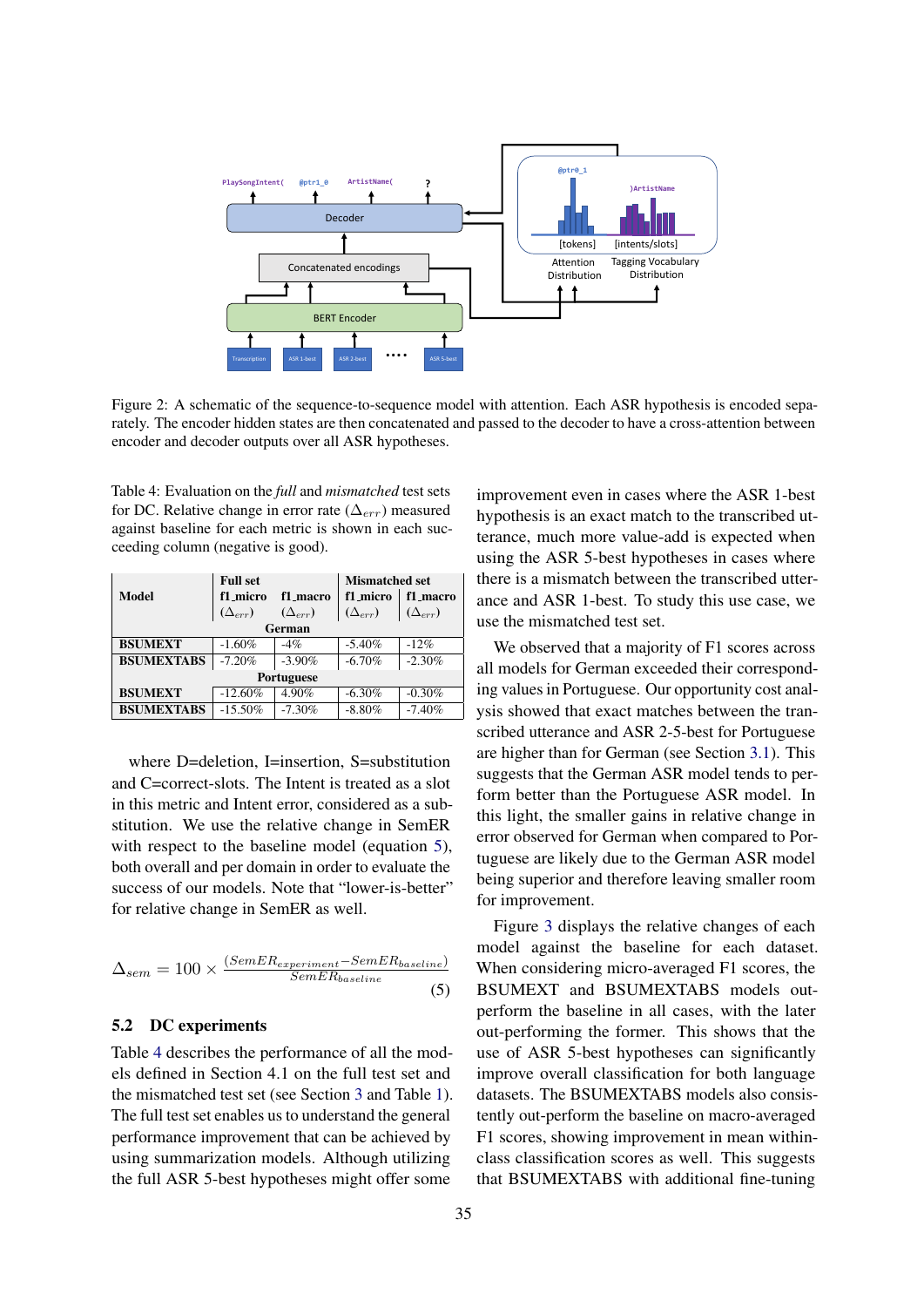on the abstractive task, is in general more successful at creating a firmer hypothesis for DC than the pure extractive summarization of BSUMEXT. For Portuguese, even with the relatively large percentage of exact matches available for extraction within its ASR 2-5 hypotheses (see Section 3), BSUMEXTABS consistently outperforms BSUMEXT across all metrics and datasets.

## 5.3 IC and NER experiments

Table [5](#page-6-0) describes the performance of all the models defined in Section [4.2](#page-3-2) on domain-level data from the full test set and the mismatched test set. As with the DC experiments, we use the full test set to understand the general overall performance improvement, and use the mismatched test set to identify improvement in cases where the ASR 1-best hypothesis is not an exact match to the transcribed utterance.

When evaluating the BERT\_S2S\_NBEST\_PTR model, we find that it tends improve performance specifically on the mismatched test set. For German, we find improved performance across every domain on the mismatched test set (see Table [5\)](#page-6-0) with an overall SemER improvement of 11.6% against baseline. However, we only observe improvement in three domains on the full set, while other domains show degradation in SemER. It is also interesting to note that the domains that improve also had low utterance counts. For Portuguese, testing on the mismatched test set yields improved performance across 17 out of 19 domains (see Table [5\)](#page-6-0) with an overall SemER improvement of 8.1% against baseline, while we see only three domains show improvement on the full test set. Our results suggest that the ASR 1-best hypothesis works well for IC/NER tasks. The noise added by additional hypotheses seem to degrade results in the general use case. However, the additional hypotheses tend to be very helpful in cases where the ASR model makes mistakes (i.e. mismatched set data where the ASR 1-best is not an exact match to the transcribed utterance).

Our full test set results show that the baseline model appears to be a better choice for the IC/NER tasks. However, if we could detect user utterances where the ASR model might have made a mistake in its top hypothesis, the ASR outputs (i.e. the set of all hypotheses) of these utterances could be channeled to a separate NLU model such as BERT S2S NBEST PTR, that could build a better

<span id="page-6-0"></span>Table 5: Joint evaluation on *full* and *mismatched* test sets for IC/NER tasks.  $\Delta_{sem}$  (%) is the relative change in SemER against baseline for each domain (negative is good).

| German        |                             |                                      |  |  |
|---------------|-----------------------------|--------------------------------------|--|--|
|               | <b>S2S_NBEST_PTR</b>        |                                      |  |  |
| <b>Domain</b> | Full Set $\Delta_{sem}$ (%) | Mismatched Set $\Delta_{sem}$ (%)    |  |  |
| domain A      | 14.79                       | $-14.16$                             |  |  |
| domain B      | 30.33                       | $-10.27$                             |  |  |
| domain C      | 25.25                       | $-5.83$                              |  |  |
| domain D      | 95.41                       | $-7.3$                               |  |  |
| domain E      | 16.38                       | $-12.68$                             |  |  |
| domain F      | 12.54                       | $-18.9$                              |  |  |
| domain G      | $-33.51$                    | $-23.2$                              |  |  |
| domain H      | 7.41                        | $-14.2$                              |  |  |
| domain I      | 12.96                       | $-25.2$                              |  |  |
| domain J      | 15.27                       | $-3.72$                              |  |  |
| domain K      | 32.02                       | $-7.42$                              |  |  |
| domain L      | 89.45                       | $-18.63$                             |  |  |
| domain M      | 643.85                      | $-15.95$                             |  |  |
| domain N      | 1.06                        | $-7.21$                              |  |  |
| domain O      | $-34.8$                     | $-25.02$                             |  |  |
| domain P      | 26.52                       | $-8.74$                              |  |  |
| domain Q      | 8.47                        | $-6.13$                              |  |  |
| domain R      | 69.35                       | $-13.76$                             |  |  |
| domain S      | 19.07                       | $-2.12$                              |  |  |
| domain T      | $-4.25$                     | $-10.93$                             |  |  |
| domain U      | 1.92                        | $-7.33$                              |  |  |
| Overall       | 19.17                       | $-11.64$                             |  |  |
| Portuguese    |                             |                                      |  |  |
|               | <b>S2S_NBEST_PTR</b>        |                                      |  |  |
| <b>Domain</b> | Full Set $\Delta_{sem}$ (%) | Mismatched Set $\Delta_{sem}$ $(\%)$ |  |  |
| domain A      | 2.89                        | $-14.11$                             |  |  |
| domain B      | 18.88                       | $-7.94$                              |  |  |
| domain C      | 46.86                       | $-14.7$                              |  |  |
| domain D      | 4.3                         | 3.16                                 |  |  |
| domain E      | $-12.54$                    | $-30.65$                             |  |  |
| domain F      | 5.87                        | $-18.89$                             |  |  |
| domain G      | 6.56                        | $-3.7$                               |  |  |
| domain H      | 24.64                       | $-2.57$                              |  |  |
| domain I      | 71.12                       | $-24.42$                             |  |  |
| domain J      | $-7.69$                     | $-10.03$                             |  |  |
| domain K      | 19.16                       | $-5.45$                              |  |  |
| domain L      | 11.15                       | $-9.97$                              |  |  |
| domain M      | 3.54                        | $-10.58$                             |  |  |
| domain N      | 48.85                       | $-10.15$                             |  |  |
| domain O      | $-30.38$                    | $-59.98$                             |  |  |
| domain P      | 6.84                        | $-12.29$                             |  |  |
| domain Q      | 0.11                        | $-15.66$                             |  |  |
| domain R      | 20.49                       | $-8.94$                              |  |  |
| domain V      | 1533.33                     | 47.62                                |  |  |
| Overall       | 106.58                      | $-8.09$                              |  |  |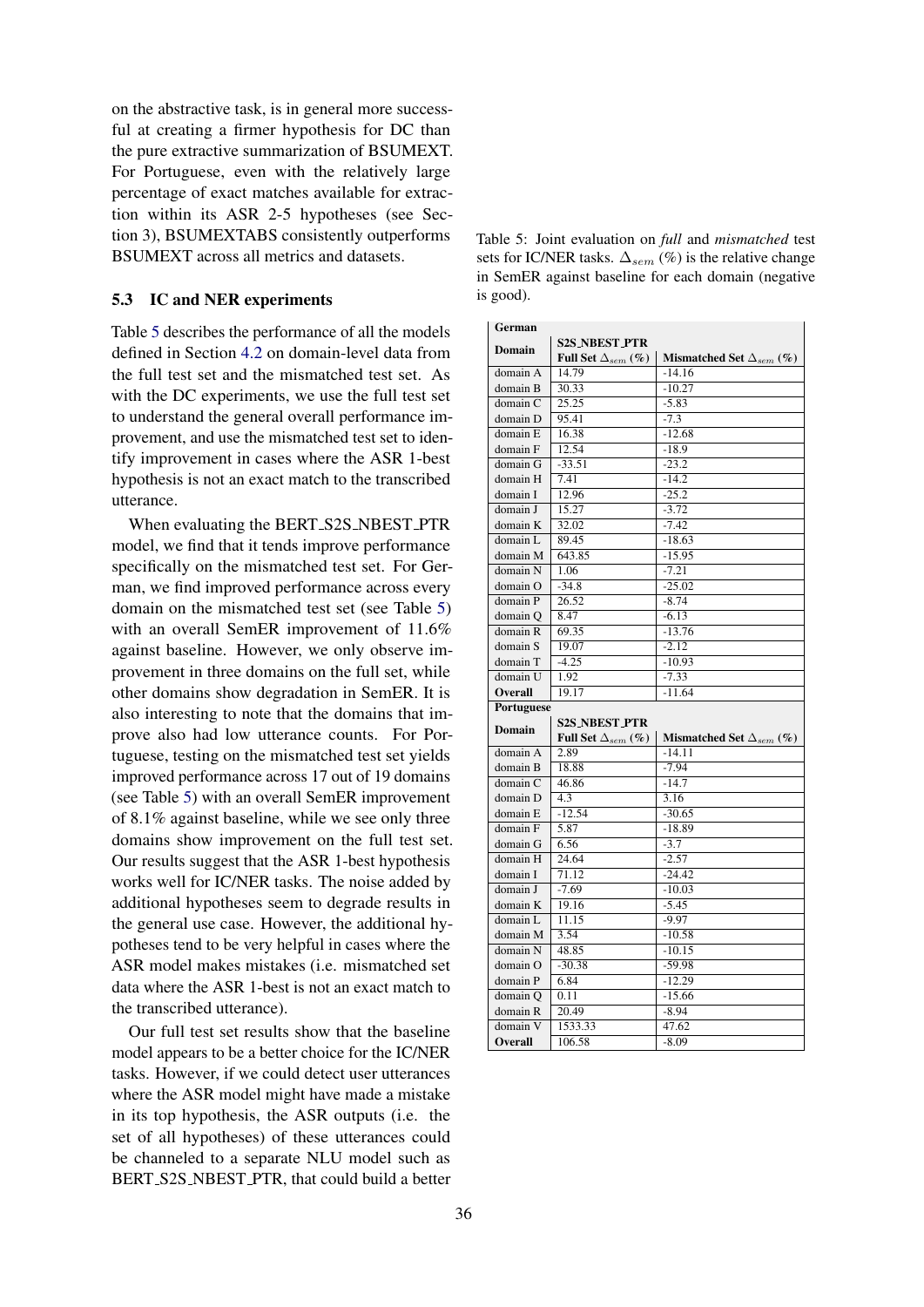<span id="page-7-3"></span>

Figure 3: Relative change in error rate measured against baseline for each metric on full and unmatched test sets for DC experiments.

hypothesis than the baseline and improve overall IC/NER performance.

We analyzed the confidence scores of our ASR models on the full and mismatched test set hypotheses to explore the possibility of detecting a mismatched set ASR output. For each ASR output we obtain the mean confidence score across all available hypotheses. We then compare the frequency distributions of the mean confidence scores in the full and mismatched test sets. Figure [4](#page-8-18) shows the resulting distributions for two example domains for each language dataset. We find that the full set shows a strong peak at high confidence scores while the mismatched set shows a more uniform distribution. The pronounced difference in distribution shape suggests that a thresholding mechanism based on the confidence score output by the ASR model (or a simple classifier trained on ASR outputs and scores) might be used to predict mismatched test set outputs with good confidence. Leveraging such a mechanism might enable the use of a second model such as BERT S2S NBEST PTR to improve performance in these mismatched cases, and in turn improve overall IC/NER performance.

### <span id="page-7-1"></span>6 Conclusions and future work

In this study, we explore the benefits of using ASR 5-best hypotheses for the NLU tasks in the German and Portuguese datasets. We explore several models to perform DC and IC/NER tasks and evaluate their performance against baseline models that use ASR 1-best. We find significant overall improvement in performance for the DC task. We also find significant improvement in performance of the jointly evaluated IC/NER tasks in cases where the ASR 1-best hypothesis is not an exact match to

the transcribed utterance. For the DC task, our results suggest that the use of ASR 5-best helps produce better hypotheses and thereby greater improvements in the case of slight lower quality ASR models.

Our next steps will include exploring how different data splits based on ASR confidence scores might affect the sequence-to-sequence model performance. Furthermore, we will explore performance improvements in IC and NER tasks, using different model architectures and training schedules. We will also expand our study to a larger set of languages in order to understand how the use of multiple ASR hypotheses might affect languages with different lexical distributions. Languages which use multiple scripts (Japanese, Hindi, Arabic etc.) or which are more opaque and likely to have heterographs (e.g., "serial, "cereal") and those that have less standardized spelling systems (Hindi etc) are more likely to have ASR errors. They may have different levels of improvement with the use of ASR 5-best hypotheses and we hope to analyze this in our future work.

#### **References**

- <span id="page-7-2"></span>Jianpeng Cheng and Mirella Lapata. 2016. [Neural](http://arxiv.org/abs/1603.07252) [summarization by extracting sentences and words.](http://arxiv.org/abs/1603.07252) *CoRR*, abs/1603.07252.
- <span id="page-7-0"></span>Jacob Devlin, Ming-Wei Chang, Kenton Lee, and Kristina Toutanova. 2019. [BERT: Pre-training of](https://doi.org/10.18653/v1/N19-1423) [deep bidirectional transformers for language under](https://doi.org/10.18653/v1/N19-1423)[standing.](https://doi.org/10.18653/v1/N19-1423) In *Proceedings of the 2019 Conference of the North American Chapter of the Association for Computational Linguistics: Human Language Technologies, Volume 1 (Long and Short Papers)*, pages 4171–4186, Minneapolis, Minnesota. Association for Computational Linguistics.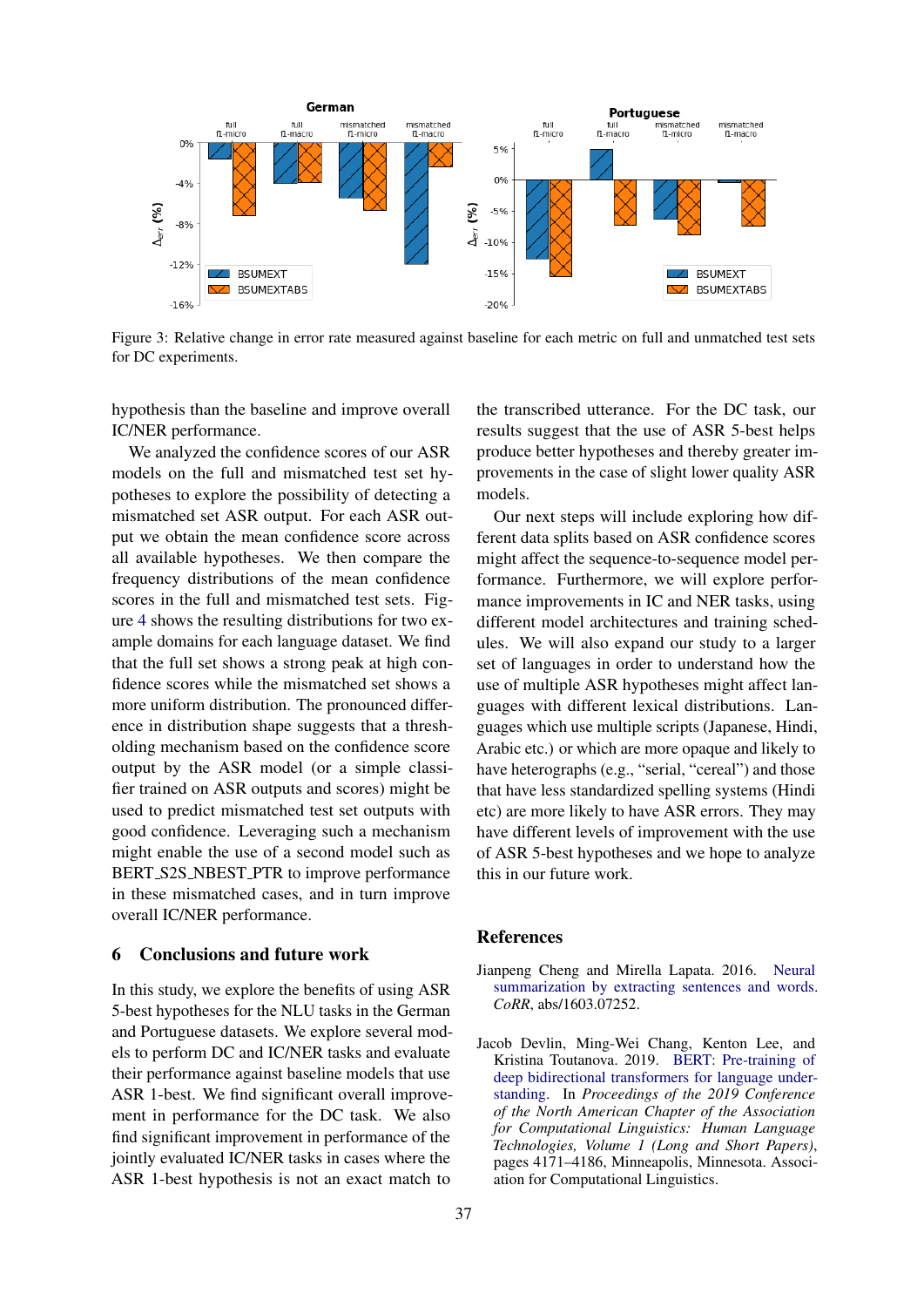<span id="page-8-18"></span>

Figure 4: Frequency distributions of mean confidence score across all available hypotheses for each data point in *full* and *mismatched* test sets. We show results for only two domains for each language due to space limitations. The distributions show similar shape across all domains within each language dataset.

- <span id="page-8-8"></span>Yue Dong, Yikang Shen, Eric Crawford, Herke van Hoof, and Jackie Chi Kit Cheung. 2018. [Bandit-](https://doi.org/10.18653/v1/D18-1409)[Sum: Extractive summarization as a contextual ban](https://doi.org/10.18653/v1/D18-1409)[dit.](https://doi.org/10.18653/v1/D18-1409) In *Proceedings of the 2018 Conference on Empirical Methods in Natural Language Processing*, pages 3739–3748, Brussels, Belgium. Association for Computational Linguistics.
- <span id="page-8-16"></span>Arash Einolghozati, Panupong Pasupat, Sonal Gupta, Rushin Shah, Mrinal Mohit, Mike Lewis, and Luke Zettlemoyer. 2019. [Improving semantic parsing for](http://arxiv.org/abs/1902.06000) [task oriented dialog.](http://arxiv.org/abs/1902.06000) *CoRR*, abs/1902.06000.
- <span id="page-8-1"></span>Ge Gao, Eunsol Choi, Yejin Choi, and Luke Zettlemoyer. 2018. [Neural metaphor detection in context.](http://arxiv.org/abs/1808.09653) *CoRR*, abs/1808.09653.
- <span id="page-8-13"></span>Sebastian Gehrmann, Yuntian Deng, and Alexander Rush. 2018. [Bottom-up abstractive summarization.](https://doi.org/10.18653/v1/D18-1443) In *Proceedings of the 2018 Conference on Empirical Methods in Natural Language Processing*, pages 4098–4109, Brussels, Belgium. Association for Computational Linguistics.
- <span id="page-8-15"></span>S. Gupta, Rushin Shah, Mrinal Mohit, A. Kumar, and M. Lewis. 2018. Semantic parsing for task oriented dialog using hierarchical representations. In *EMNLP*.
- <span id="page-8-2"></span>Mingda Li, Weitong Ruan, Xinyue Liu, Luca Soldaini, W. Hamza, and Chengwei Su. 2020. Improving spoken language understanding by exploiting asr n-best hypotheses. *ArXiv*, abs/2001.05284.
- <span id="page-8-14"></span>Wei Li, Xinyan Xiao, Yajuan Lyu, and Yuanzhuo Wang. 2018. [Improving neural abstractive document sum](https://doi.org/10.18653/v1/D18-1205)[marization with explicit information selection mod](https://doi.org/10.18653/v1/D18-1205)[eling.](https://doi.org/10.18653/v1/D18-1205) In *Proceedings of the 2018 Conference on Empirical Methods in Natural Language Processing*, pages 1787–1796, Brussels, Belgium. Association for Computational Linguistics.
- <span id="page-8-3"></span>Yang Liu. 2019. [Fine-tune BERT for extractive sum](http://arxiv.org/abs/1903.10318)[marization.](http://arxiv.org/abs/1903.10318) *CoRR*, abs/1903.10318.
- <span id="page-8-4"></span>Yang Liu and Mirella Lapata. 2019. [Text sum](http://arxiv.org/abs/1908.08345)[marization with pretrained encoders.](http://arxiv.org/abs/1908.08345) *CoRR*, abs/1908.08345.
- <span id="page-8-6"></span>Ramesh Nallapati, Feifei Zhai, and Bowen Zhou. 2016a. [Summarunner: A recurrent neural network](http://arxiv.org/abs/1611.04230) [based sequence model for extractive summarization](http://arxiv.org/abs/1611.04230) [of documents.](http://arxiv.org/abs/1611.04230) *CoRR*, abs/1611.04230.
- <span id="page-8-12"></span>Ramesh Nallapati, Bowen Zhou, Cicero dos Santos, Çağlar Gul‡lçehre, and Bing Xiang. 2016b. [Abstrac](https://doi.org/10.18653/v1/K16-1028)[tive text summarization using sequence-to-sequence](https://doi.org/10.18653/v1/K16-1028) [RNNs and beyond.](https://doi.org/10.18653/v1/K16-1028) In *Proceedings of The 20th SIGNLL Conference on Computational Natural Language Learning*, pages 280–290, Berlin, Germany. Association for Computational Linguistics.
- <span id="page-8-9"></span>Shashi Narayan, Shay B. Cohen, and Mirella Lapata. 2018a. [Don't give me the details, just the summary!](https://doi.org/10.18653/v1/D18-1206) [topic-aware convolutional neural networks for ex](https://doi.org/10.18653/v1/D18-1206)[treme summarization.](https://doi.org/10.18653/v1/D18-1206) In *Proceedings of the 2018 Conference on Empirical Methods in Natural Language Processing*, pages 1797–1807, Brussels, Belgium. Association for Computational Linguistics.
- <span id="page-8-7"></span>Shashi Narayan, Shay B. Cohen, and Mirella Lapata. 2018b. [Ranking sentences for extractive summariza](https://doi.org/10.18653/v1/N18-1158)[tion with reinforcement learning.](https://doi.org/10.18653/v1/N18-1158) In *Proceedings of the 2018 Conference of the North American Chapter of the Association for Computational Linguistics: Human Language Technologies, Volume 1 (Long Papers)*, pages 1747–1759, New Orleans, Louisiana. Association for Computational Linguistics.
- <span id="page-8-0"></span>Ashwin Ram, Rohit Prasad, Chandra Khatri, Anu Venkatesh, Raefer Gabriel, Qing Liu, Jeff Nunn, Behnam Hedayatnia, Ming Cheng, Ashish Nagar, Eric King, Kate Bland, Amanda Wartick, Yi Pan, Han Song, Sk Jayadevan, Gene Hwang, and Art Pettigrue. 2018. [Conversational AI: the science behind](http://arxiv.org/abs/1801.03604) [the alexa prize.](http://arxiv.org/abs/1801.03604) *CoRR*, abs/1801.03604.
- <span id="page-8-5"></span>Subendhu Rongali, Luca Soldaini, Emilio Monti, and Wael Hamza. 2020. [Don't parse, generate! a se](https://doi.org/10.1145/3366423.3380064)[quence to sequence architecture for task-oriented se](https://doi.org/10.1145/3366423.3380064)[mantic parsing.](https://doi.org/10.1145/3366423.3380064) *Proceedings of The Web Conference 2020*.
- <span id="page-8-11"></span>Alexander M. Rush, Sumit Chopra, and Jason Weston. 2015. [A neural attention model for abstractive sen](http://arxiv.org/abs/1509.00685)[tence summarization.](http://arxiv.org/abs/1509.00685) *CoRR*, abs/1509.00685.
- <span id="page-8-10"></span>Abigail See, Peter J. Liu, and Christopher D. Manning. 2017. [Get to the point: Summarization with pointer](http://arxiv.org/abs/1704.04368)[generator networks.](http://arxiv.org/abs/1704.04368) *CoRR*, abs/1704.04368.
- <span id="page-8-17"></span>Chengwei Su, Rahul Gupta, Shankar Ananthakrishnan, and Spyros Matsoukas. 2018. [A re-ranker scheme](http://arxiv.org/abs/1809.09605) [for integrating large scale NLU models.](http://arxiv.org/abs/1809.09605) *CoRR*, abs/1809.09605.